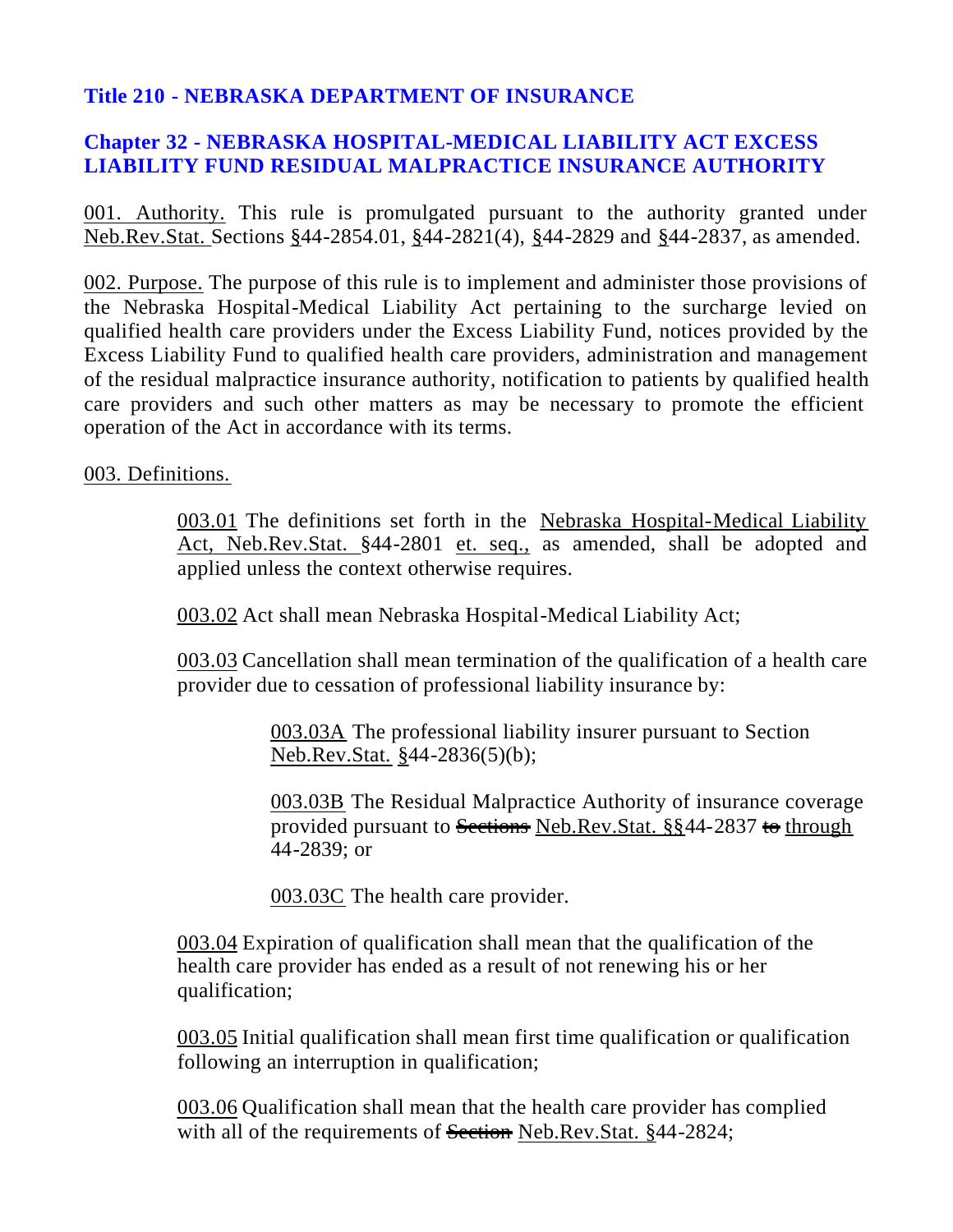003.07 Renewed qualification shall mean renewal of an existing qualification so that qualification is continuous and uninterrupted;

003.08 Suspension shall mean suspension of a health care provider's qualification pursuant to Section Neb.Rev.Stat. §44-2829 for failure to pay the surcharge premium or primary insurance premiums under Sections Neb.Rev.Stat. §§44-2837 <del>to</del> through 44-2839.

004. Qualification. In order to qualify under the Act, a health care provider must file with the Director proof of financial responsibility pursuant to Section Neb.Rev.Stat. §44-2827 and pay the surcharge and any special surcharge levied on all health care providers pursuant to Sections Neb.Rev.Stat.  $\S$  $44$ -2829 to through 44-2831 and shall post notice of qualification under the Act in accordance with Section 009.

> 004.01 Proof of Financial Responsibility. Financial Responsibility of a health care provider may be established only by filing with the Director proof that the health care provider is currently insured pursuant to Sections Neb.Rev.Stat.  $\S$ §44-2837 to through 44-2839 or by a policy of professional liability insurance in a company authorized to do business in Nebraska.

> The use of deductibles on a policy of professional liability insurance utilized to establish proof of financial responsibility is acceptable with the provision that the insurer must pay any settlement or judgment and then may be reimbursed by the insured for the deductible set out in the policy. The full premium, without credit for the deductible, must be reported on the proof of financial responsibility and the applicable surcharge will be based upon that full premium.

> > 004.01A The following constitutes acceptable proof of financial responsibility:

> > > 004.01A(1) certificate of professional liability insurance;

004.01 A(2) copy of professional liability insurance policy or declarations page

004.01A(3) written statement or binder from insurance company representative or agent

004.01B Proof of financial responsibility shall provide the following information:

> 004.01 B(1) name of each qualified health care provider and insurer;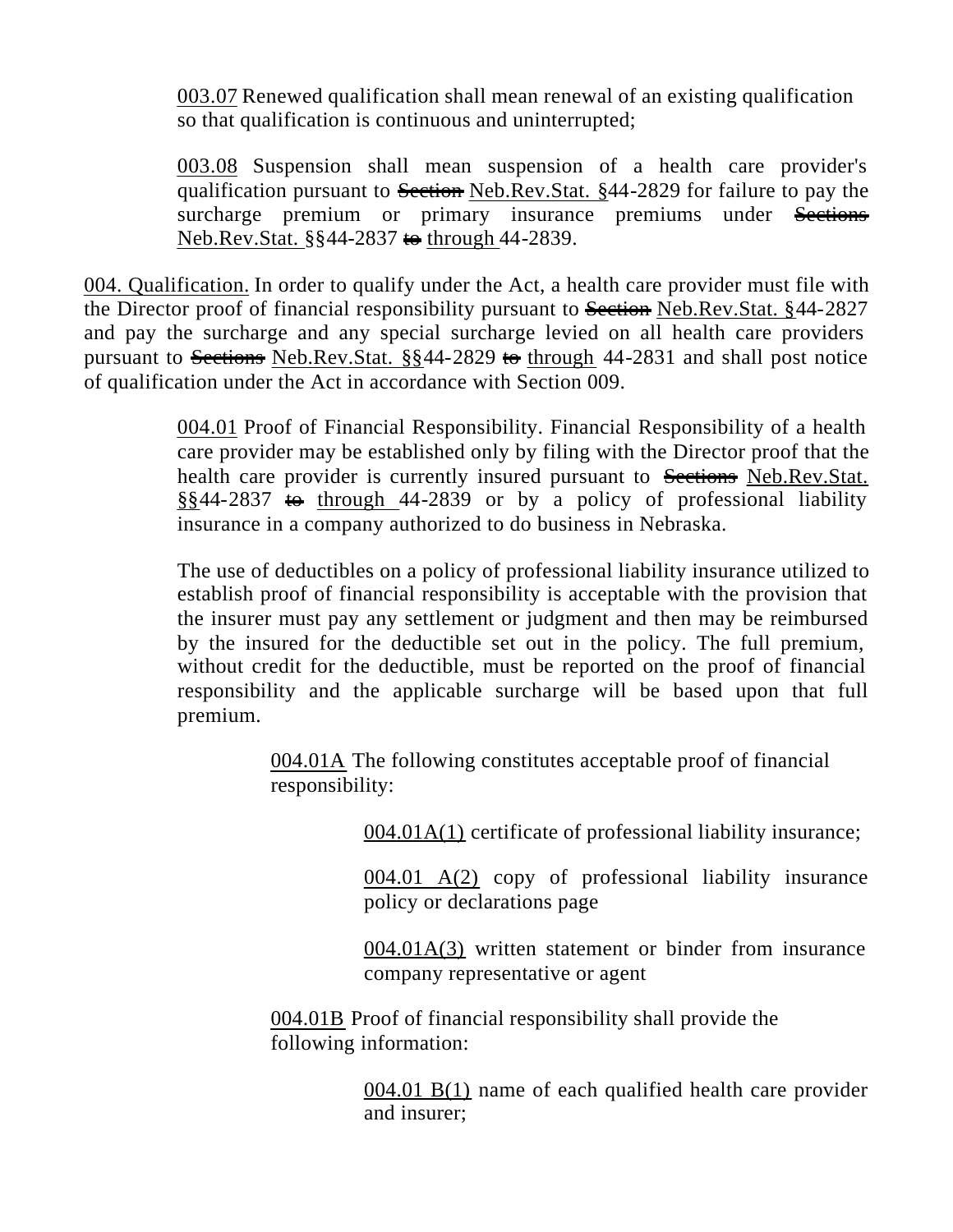004.01 B(2) limits of coverage;

004.01 B(3) policy inception and expiration date;

004.01 B(4)premium for insurance coverage for limits required to qualify under the act without credit for deductibles, if applicable;

004.01 B(5) any retroactive dates, if applicable;

004.01 B(6) whether qualification is on an occurrence or a claims-made basis; and

004.01 B(7) deductible amount, if any.

004.02 Qualification Effective Date.

004.02A Initial Qualification. An initial qualification is effective upon the date the health care provider's proof of financial responsibility is received by the Director on the condition that the Director also receives the required surcharge not later than 30 days thereafter. In no event shall a health care provider's qualification become effective prior to the effective date of the professional liability insurance coverage filed by the health care provider. If the Director does not receive the surcharge for an initial qualification within such 30 day period, the qualification shall not become effective until the surcharge is received by the Director along with current proof of financial responsibility.

004.02B Renewed Qualification. A health care provider's qualification expires on the date his or her proof of financial responsibility expires unless the Director receives proof of renewed financial responsibility on or before that date. The health care provider will be given a grace period of 30 days following the expiration of his or her proof of financial responsibility to submit proof of renewed financial responsibility. Qualification does not continue past the expiration date of the health care provider's proof of financial responsibility if the Director does not receive the proof of renewed financial responsibility within the 30 day grace period.

004.03 Cancellation of Qualification. In the event the professional liability insurance policy filed by the health care provider to qualify under the Act is terminated by cancellation pursuant to Section Neb.Rev.Stat. §44-2836, the health care provider's qualification under the Act also terminates automatically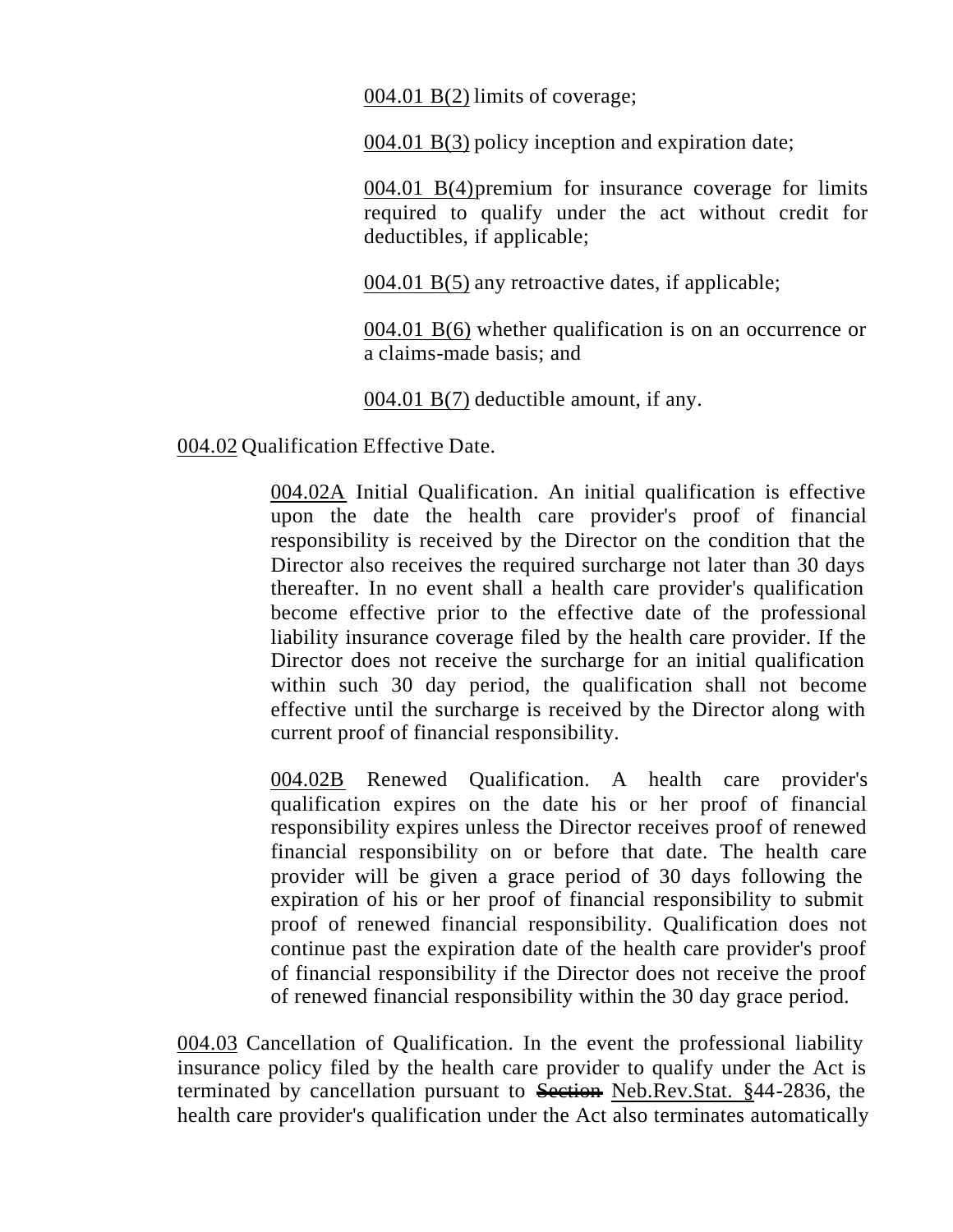on the effective date of the cancellation without notice from the Excess Liability Fund unless the Director receives a replacement proof of financial responsibility on or before the cancellation date. The Director shall endeavor to notify the health care provider of the effect of the cancellation of primary coverage on his or her qualification under the Act within five (5) business days of receipt by the Director of notice of such cancellation.

004.04 Suspension of Qualification. If the annual premium surcharge is not paid in accordance with the SubSsection 005.01 time period, the qualification of the health care provider shall be suspended until the annual surcharge premium is paid. Such suspension shall not be effective as to patients claiming against the health care provider unless, at least 30 days before the effective date of the suspension, a written notice giving the date upon which suspension becomes effective has been provided by the Director to the health care provider. During the period that the suspension is effective, the health care provider is not qualified under the Act and is not provided coverage by the Excess Liability Fund. Notification of suspension to the health care provider must be given in accordance with SubSsection 006.02.

## 005. Surcharge premium.

005.01 As required by Section Neb.Rev.Stat. §44-2829 of the Act, all health care providers who have qualified under the Act shall contribute to the Excess Liability Fund. The surcharge is due and payable within 30 days after the health care provider has provided proof of financial responsibility to the Director and annual thereafter in such amounts as may be determined by the Director.

005.02 As required by **Section** Neb.Rev.Stat. §44-2830, effective on January 1 of each year, the Director shall adjust the amount of the surcharge to maintain the Excess Liability Fund at a level which is sufficient to pay all anticipated claims for the next year and to maintain an adequate reserve for future claims. Prior to making such adjustment, the Director shall conduct a public hearing concerning the proposed adjustment and shall give due regard to the size of the existing Fund, the number and size of potential claims against the Fund, the number of participating providers, and other pertinent factors utilizing sound actuarial principles. Any decrease in the annual surcharge percentage shall not operate to entitle a health care provider to a refund of any portion of the previously paid surcharge.

006. Notification of health care providers. The Excess Liability Fund shall provide the following notices to health care providers as appropriate.

006.01 Expiration Notice. If the Director has not received renewed proof of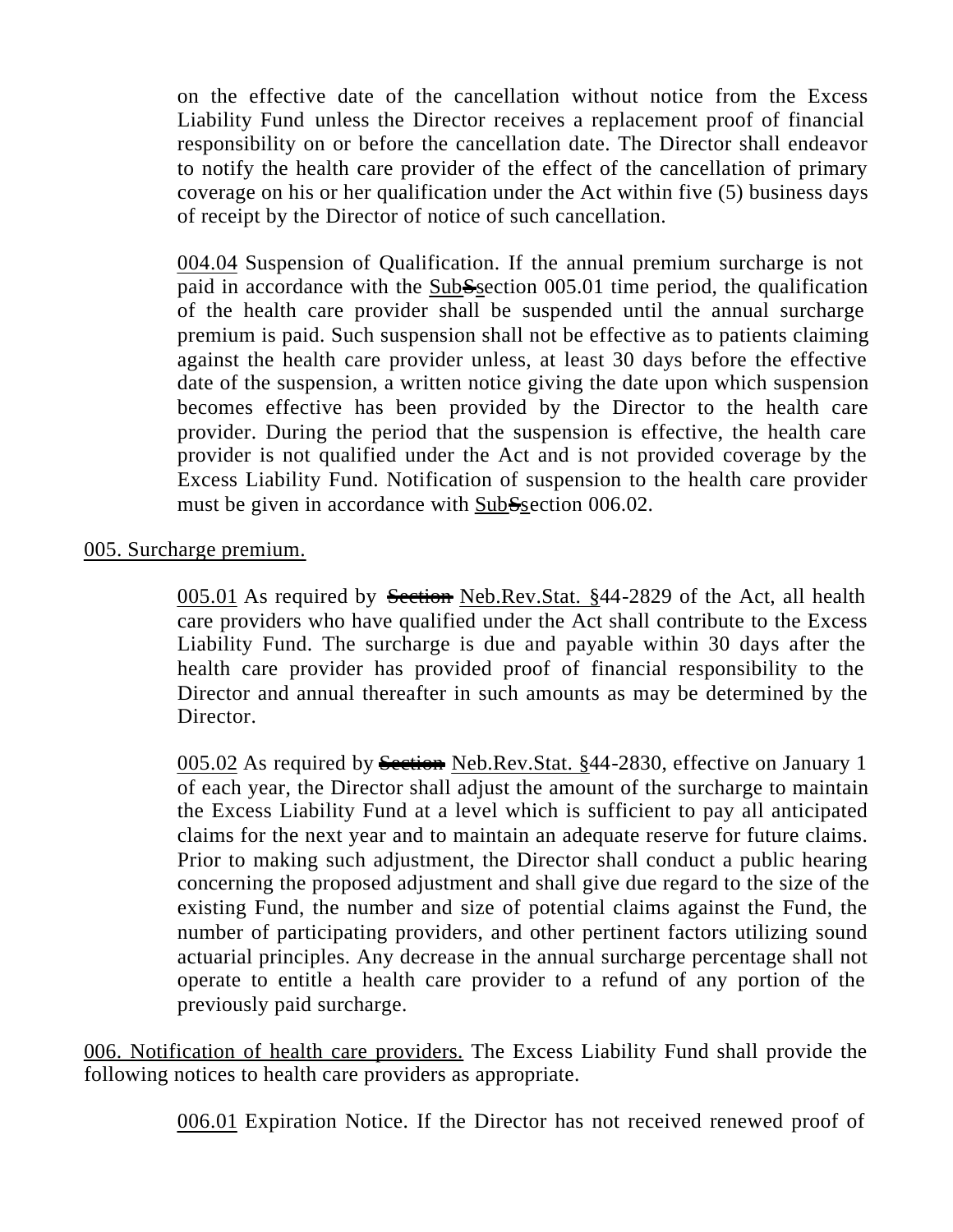financial responsibility from a health care provider on or before the date such health care provider's professional liability insurance policy expires, the Excess Liability Fund shall cause a notice to be sent to the health care provider advising that if such proof is not received by the Director within 30 days, the qualification will expire on the date of the expiring proof of responsibility as set forth in SubSsection(s) 004.02B.

006.02 Suspension Notice. If the Director has not received the health care provider's required surcharge premium within 30 days after the health care provider has provided proof of financial responsibility in accordance with 004.02B, the Excess Liability Fund shall cause a notice to be sent to the health care provider pursuant to Section Neb.Rev.Stat. §44-2829 advising that the Excess Liability Fund has not received the required surcharge; that the health care provider's qualification under the Act shall be suspended on a stated effective date not less than 30 days after the date of notice if the required surcharge is not paid and further stating that the suspension shall continue until the surcharge is paid.

006.03 Notice Acknowledging Qualification. Within five business days of receipt of the proof of financial responsibility and the required surcharge premium, the Excess Liability Fund shall notify the health care provider:

006.03A Whether the provider is qualified; and

006.03B If the provider is qualified, the qualification effective and expiration dates.

006.04 Manner of Notice. All notices provided in SubSsection(s) 006 shall be sent by United States Mail, postage pre-paid to the health care providers last known address. Proof of mailing of the notices required by SubSsections 006.01 and 006.02 shall be maintained. All notification periods shall begin to run on the date of mailing the notice.

007. Form of coverage. The coverage provided to a qualified health care provider under the Excess Liability Fund shall be either on an occurrence or on a claims-made basis and shall be the same as the insurance coverage provided by the insured's policy with the exception of the retroactive date. If the health care provider is no longer qualified under the Act and his or her professional liability insurance coverage was on a claims-made policy, the health care provider will no longer receive coverage under the Excess Liability Fund unless the health care provider purchases extended reporting endorsement coverage from the Fund. This coverage extends the time in which a claim may be made for incidents which occurred during the period of qualification under the Act. If the health care provider changes insurers and his or her professional liability insurance coverage was on a claims- made policy, the health care provider will no longer receive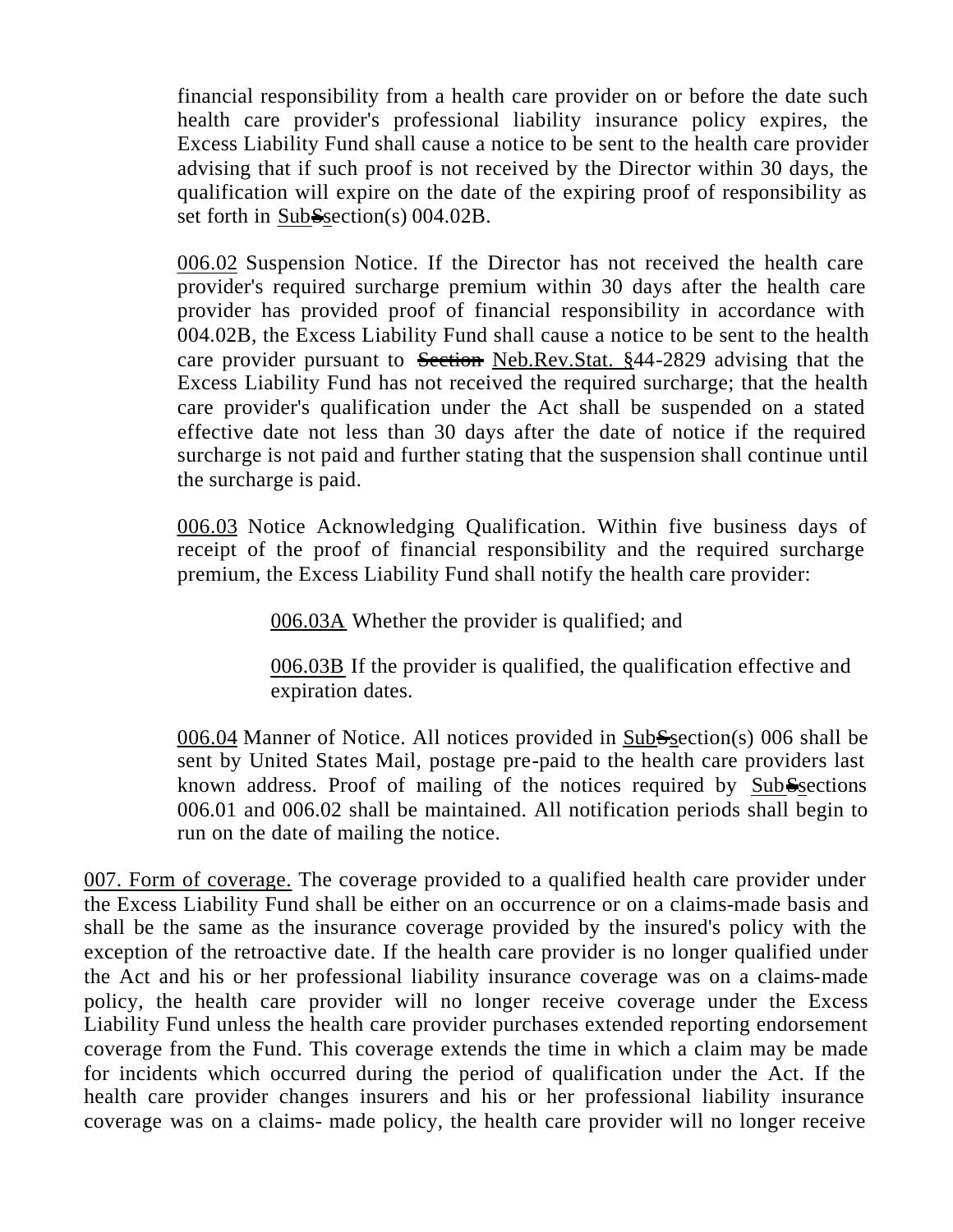coverage under the Excess Liability Fund for prior acts unless the health care provider purchases extended reporting endorsement coverage from the insurer being replaced and the Fund. If the replacing insurer provides prior acts coverage back to the initial qualification date, extended reporting endorsement coverage is not needed.

008. Residual malpractice insurance authority. If, after diligent effort, a health care provider has been unable to obtain malpractice liability insurance and has been declined by at least two insurers authorized and writing medical malpractice liability insurance in the State of Nebraska, provided there are two such companies, the health care provider may apply for such coverage through the residual malpractice insurance authority. The application shall be made on a form prepared by the residual malpractice insurance authority which has been filed with and approved by the Department of Insurance. The application shall be accompanied by evidence of the two declinations in the form of letters from the declining insurer. If the application is accepted, the coverage shall be issued at the rates established by the Nebraska Department Insurance.

Qualification through the Residual Malpractice Insurance Authority shall be subject to the provisions of SubSsection 004.02B regarding renewed qualification; SubSsection 004.04 regarding suspension of qualification;

Section 005 regarding surcharge premium and Section 006 regarding notification to health care providers. Qualification under the Residual Malpractice Insurance Authority shall be on an occurrence form basis. As a condition for participating in the Residual Malpractice Insurance Authority, the health care provider must also maintain qualification in the Excess Liability Fund.

009. Patient notification. A qualified health care provider shall provide notice to his or her patients that he or she has qualified under the Act by continuously posting in his or her waiting room or other suitable location a sign stating:

(Name of Health Care Provider) has qualified under the provisions of the Nebraska Hospital-Medical Liability Act. Patients will be subject to the terms and conditions of the Act unless they file a refusal to be bound by that Act with the Director of Insurance of the State of Nebraska.

In addition to the foregoing information, the sign may include the following language:

This notice is being provided as required by the Nebraska Hospital-Medical Liability Act, **Section** Neb.Rev.Stat. §44-2821(4), R.R.S. Neb. 1943 as amended.

The sign to be posted will measure at least  $8 \frac{1}{2}$ " x  $11$ " and shall be printed in substantially similar size and style of type as that used in the attached notice.

010. Confidentiality. Certain records of the Excess Liability Fund and the residual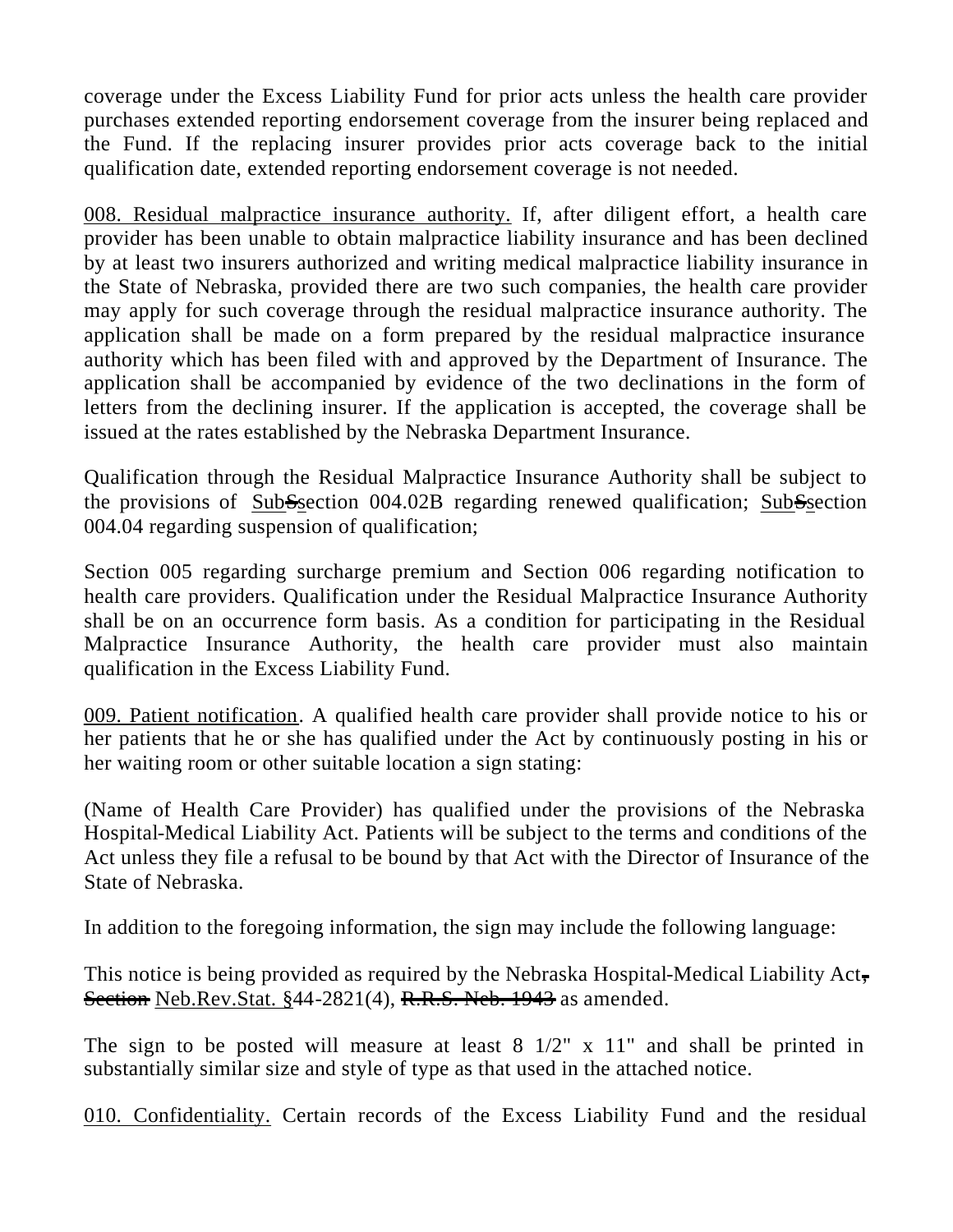malpractice insurance authority shall be confidential and shall not be subject to disclosure as public records. These records include, but are not limited to the following:

> 010.01 Medical records in any form concerning any person and records of elections filed under Neb.Rev.Stat. §44-2821;

010.02 Any and all records regarding claims filed under the Act;

010.03 Any and all records which represent the work product of an attorney or of the Excess Liability Fund which are related to preparation for litigation under the Act.

010.04 Any records regarding specific case reserves;

010.05 Any examination or actuarial work papers; and

010.06 Any underwriting records of a professional liability insurer or the Residual Malpractice Insurance Authority.

011. Severability clause. The invalidity of any one or more provisions of this Rule shall not affect any other provision of this Rule or any part thereof, and in case of any such invalidity, this rule shall be construed as if such invalid provisions had not been inserted.

012. Operative date. This rule shall become operative on September 1, 1989.

## NOTICE

has qualified under

(Name of Health Care Provider)

the provisions of the Nebraska Hospital-Medical Liability Act 4<del>34, 84<sup>th</sup> Nebraska Legislature</del> (<u>Neb.Rev.Stat. §§44-</u>